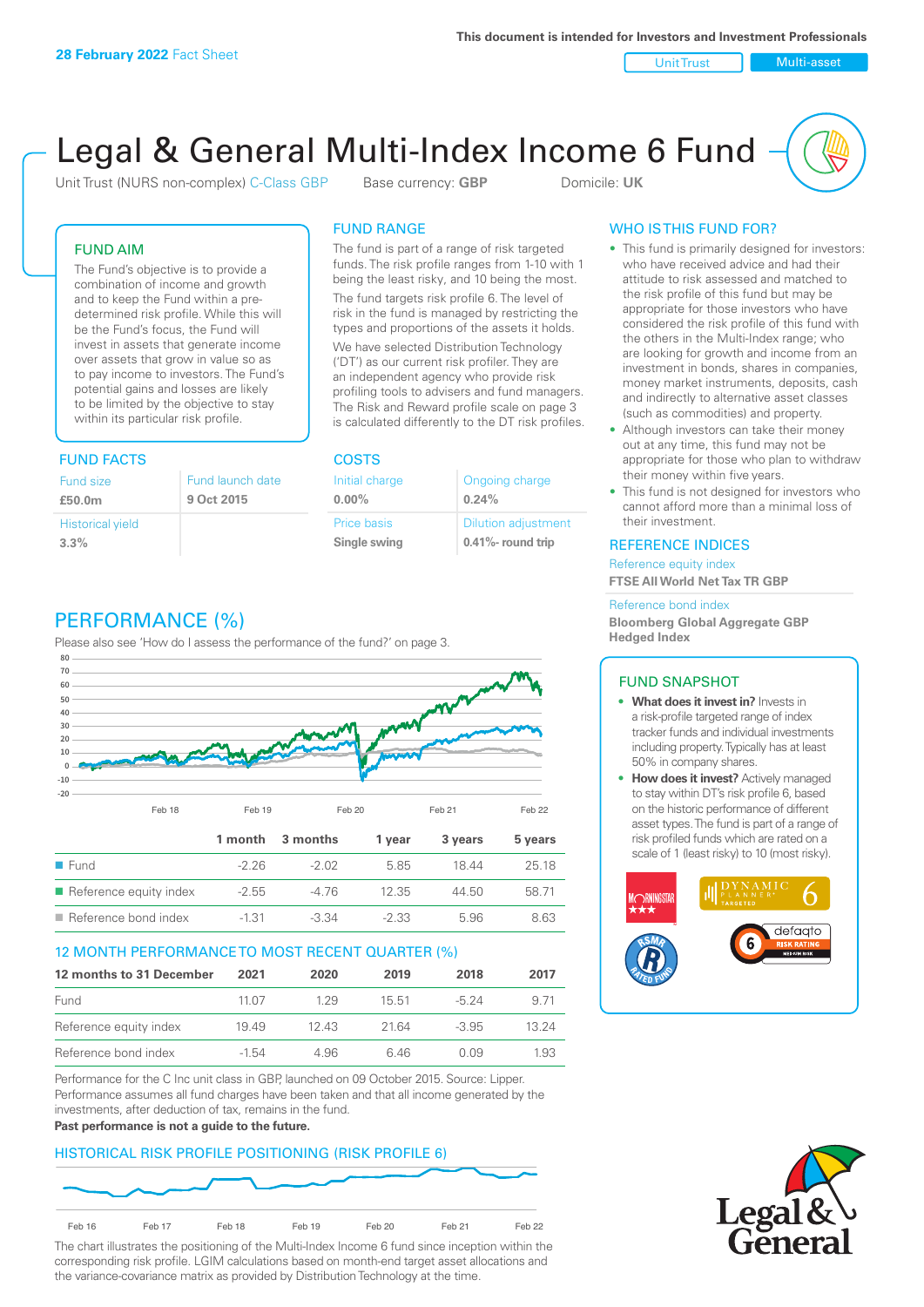### Legal & General Multi-Index Income 6 Fund

Unit Trust (NURS non-complex) C-Class GBP

### PORTFOLIO BREAKDOWN

All data source LGIM unless otherwise stated. Totals may not sum due to rounding.





### FUND MANAGERS

The fund managers have responsibility for managing the multi-index fund range. They are part of the Multi-Asset Funds (MAF) team in LGIM. This team focuses on designing and managing multi-asset funds that are tailored to match the specific objectives of various client types. The team sits within a wider Asset Allocation team which combines both depth of experience with a broad range of expertise from different fields, including fund management, investment consulting and risk management roles.

### TOP 10 HOLDINGS (%)

| L&G Quality Equity Dividends ESG Exclusions UK ETF               | 20.0 |
|------------------------------------------------------------------|------|
| L&G Quality Equity Dividends ESG Exclusions Emerging Markets ETF | 9.0  |
| L&G Quality Equity Dividends ESG Exclusions Europe ex UK ETF     | 8.0  |
| L&G US Index Trust                                               | 7.5  |
| L&G UK Index Trust                                               | 7.0  |
| L&G Quality Equity Dividends ESG Exclusions Asia ex Japan ETF    | 7.0  |
| L&G Emerging Markets Government Bond (Local Currency) Index Fund | 5.5  |
| L&G Emerging Markets Government Bond (US\$) Index Fund           | 5.5  |
| L&G Active Global High Yield Bond Fund                           | 5.0  |
| Global REITs Index Trust                                         | 4.0  |